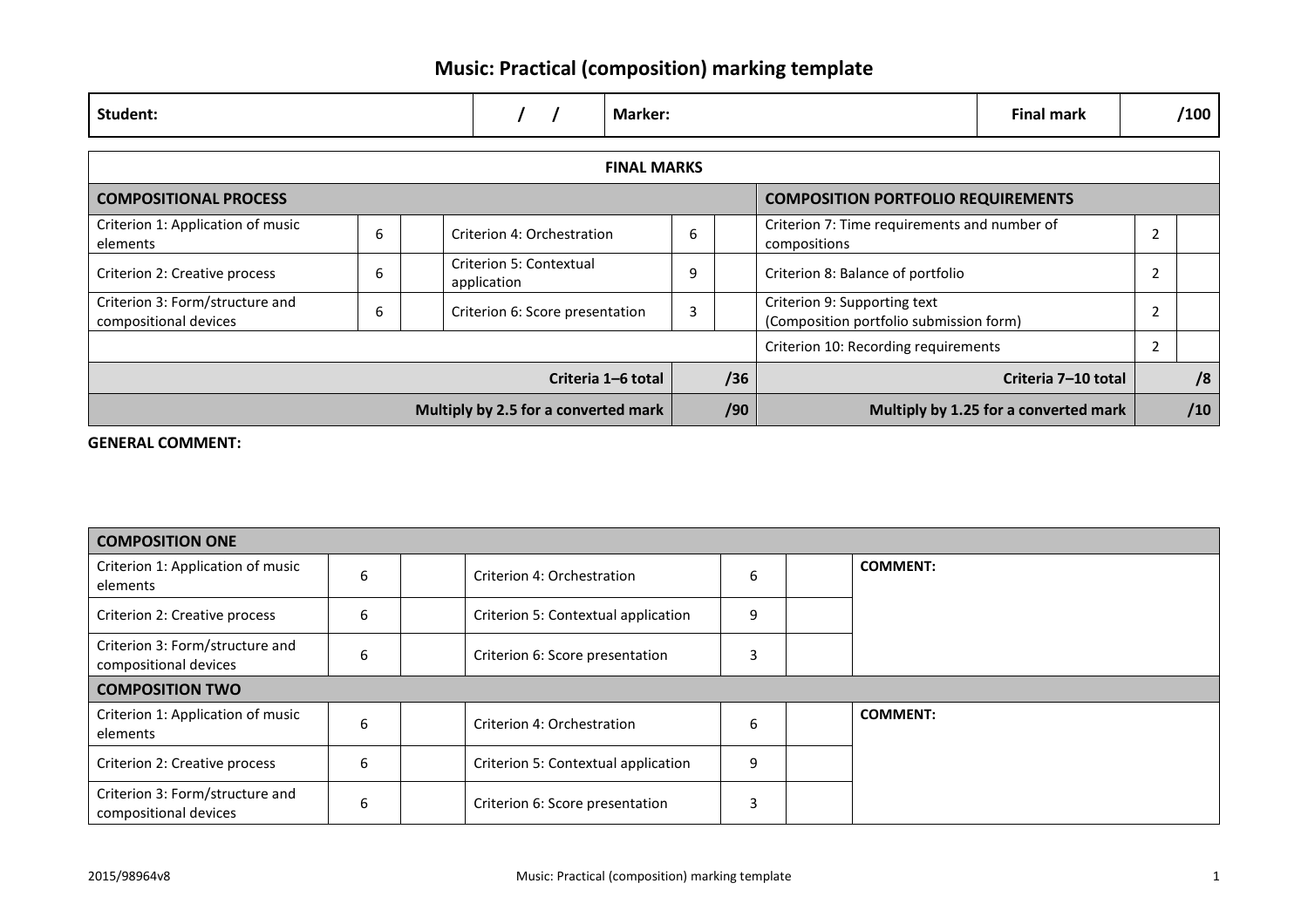## **Music: Practical (composition) marking template**

| <b>COMPOSITION THREE</b>                                 |   |  |                                     |   |  |                 |  |  |  |  |  |
|----------------------------------------------------------|---|--|-------------------------------------|---|--|-----------------|--|--|--|--|--|
| Criterion 1: Application of music<br>elements            | 6 |  | Criterion 4: Orchestration          | 6 |  | <b>COMMENT:</b> |  |  |  |  |  |
| Criterion 2: Creative process                            | 6 |  | Criterion 5: Contextual application | 9 |  |                 |  |  |  |  |  |
| Criterion 3: Form/structure and<br>compositional devices | 6 |  | Criterion 6: Score presentation     | 3 |  |                 |  |  |  |  |  |
| <b>COMPOSITION FOUR</b>                                  |   |  |                                     |   |  |                 |  |  |  |  |  |
| Criterion 1: Application of music<br>elements            | 6 |  | Criterion 4: Orchestration          | 6 |  | <b>COMMENT:</b> |  |  |  |  |  |
| Criterion 2: Creative process                            | 6 |  | Criterion 5: Contextual application | 9 |  |                 |  |  |  |  |  |
| Criterion 3: Form/structure and<br>compositional devices | 6 |  | Criterion 6: Score presentation     | 3 |  |                 |  |  |  |  |  |
| <b>COMPOSITION FIVE</b>                                  |   |  |                                     |   |  |                 |  |  |  |  |  |
| Criterion 1: Application of music<br>elements            | 6 |  | Criterion 4: Orchestration          | 6 |  | <b>COMMENT:</b> |  |  |  |  |  |
| Criterion 2: Creative process                            | 6 |  | Criterion 5: Contextual application | 9 |  |                 |  |  |  |  |  |
| Criterion 3: Form/structure and<br>compositional devices | 6 |  | Criterion 6: Score presentation     | 3 |  |                 |  |  |  |  |  |
| <b>COMPOSITION SIX</b>                                   |   |  |                                     |   |  |                 |  |  |  |  |  |
| Criterion 1: Application of music<br>elements            | 6 |  | Criterion 4: Orchestration          | 6 |  | <b>COMMENT:</b> |  |  |  |  |  |
| Criterion 2: Creative process                            | 6 |  | Criterion 5: Contextual application | 9 |  |                 |  |  |  |  |  |
| Criterion 3: Form/structure and<br>compositional devices | 6 |  | Criterion 6: Score presentation     | 3 |  |                 |  |  |  |  |  |
| <b>COMPOSITION SEVEN</b>                                 |   |  |                                     |   |  |                 |  |  |  |  |  |
| Criterion 1: Application of music<br>elements            | 6 |  | Criterion 4: Orchestration          | 6 |  | <b>COMMENT:</b> |  |  |  |  |  |
| Criterion 2: Creative process                            | 6 |  | Criterion 5: Contextual application | 9 |  |                 |  |  |  |  |  |
| Criterion 3: Form/structure and<br>compositional devices | 6 |  | Criterion 6: Score presentation     | 3 |  |                 |  |  |  |  |  |